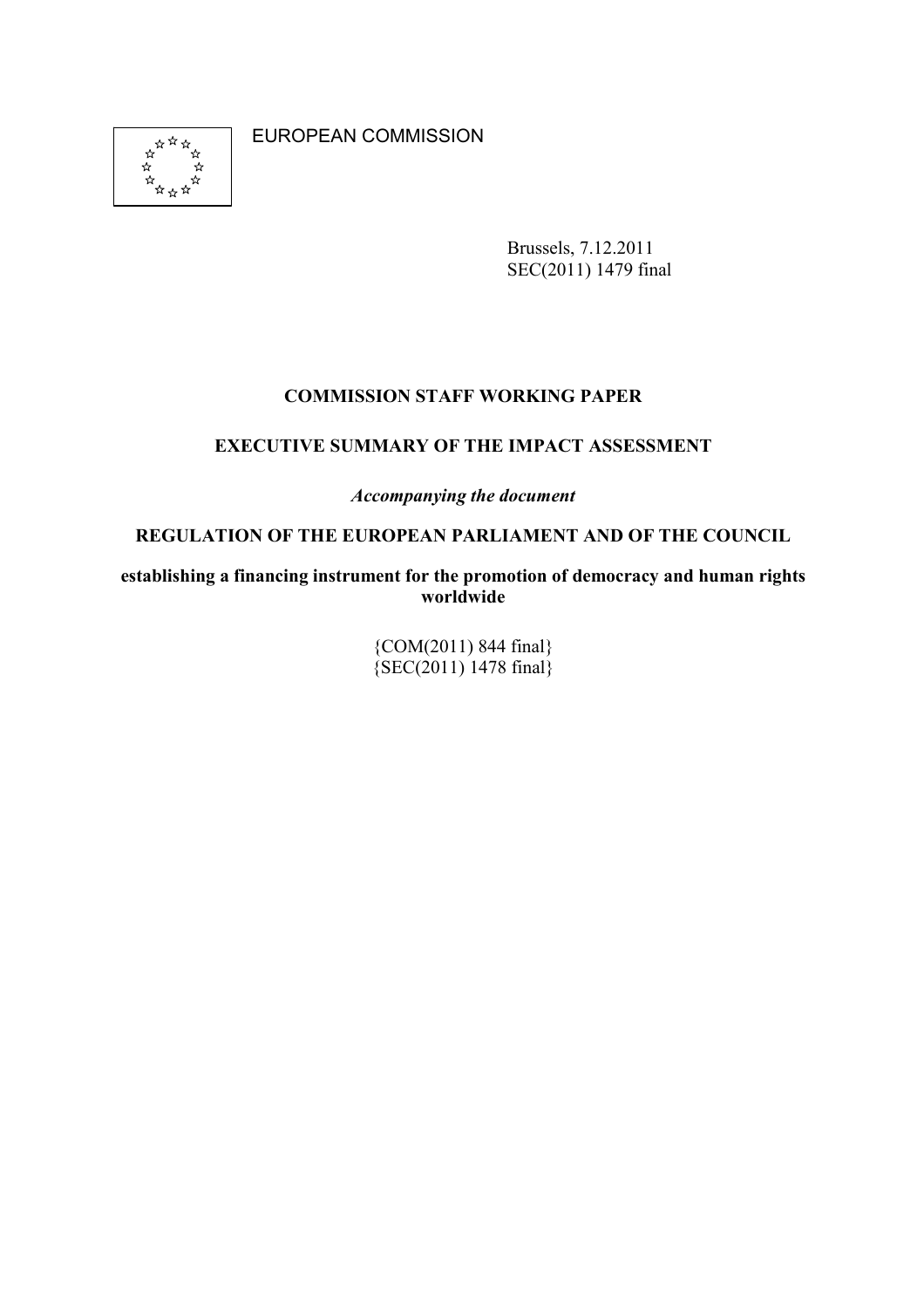## 1. **PROBLEM DEFINITION**

Human rights are universal and indivisible. The European Union therefore actively promotes and defends them both within its borders and in its relations with third countries, living up to its commitments under the EU Fundamental Rights Charter and the Universal Declaration of Human Rights and in line with the Treaty mandates under Art. 2 and 21 TEU. They are also integral to effective work on poverty alleviation and conflict prevention and resolution.

The European Instrument for Democracy and Human Rights (EIDHR) is the concrete expression of the EU's commitment to promote and support democracy and human rights worldwide and a key element of the EU's wide-ranging toolbox of policy instruments to this effect. Therefore, maintaining for the period 2014-2020 a self-standing, dedicated democracy and human rights instrument remains essential, as else EU's capacity of promoting and supporting these values worldwide in a concrete and tangible manner would be seriously jeopardized and the EU's international profile negatively affected.

Moreover, the large number of country situations where basic rights and freedoms continue to be violated and repressed, as well as the need and interest to back emerging democracies and trends towards greater respect for human rights, not least in the wake of the Arab Spring, makes it even more important for the EU to maintain a specific capacity of action with improved delivery mechanisms to support democracy and human rights worldwide.

Launched in 2007, and endowed with an annual budget of approximately  $\epsilon$  157 million a year, the EIDHR is currently funding more than 1200 projects in over 100 countries. Despite difficult operational contexts and constraints linked to the nature of the instrument and the often complex environments in which it operates, concrete results and success stories exist in numbers, supported by a large number of evaluations and reviews.

While the comparative advantage of the EIDHR as such does not seem controversial at EU level, it is essential to base the future instrument on lessons learnt. This implies, on the one hand, to keep the proven added values and recognised working principles and specificities of the EIDHR. It also implies, on the other hand, to introduce amendments and changes to the delivery mechanisms of the instrument, in order to further improve its reactivity, its flexibility and impact on the ground.

# *2.* **AALYSIS OF SUBSIDIARITY**

On the background of its own accomplishments in conflict solution, peace building and prosperity creation, the EU would seem to be in an excellent position to deliver on external action, on behalf of and with its Member States, generally enjoying high credibility in the countries where it works in. With 27 Member States acting with common policies and strategies, the EU has a critical weight to respond to global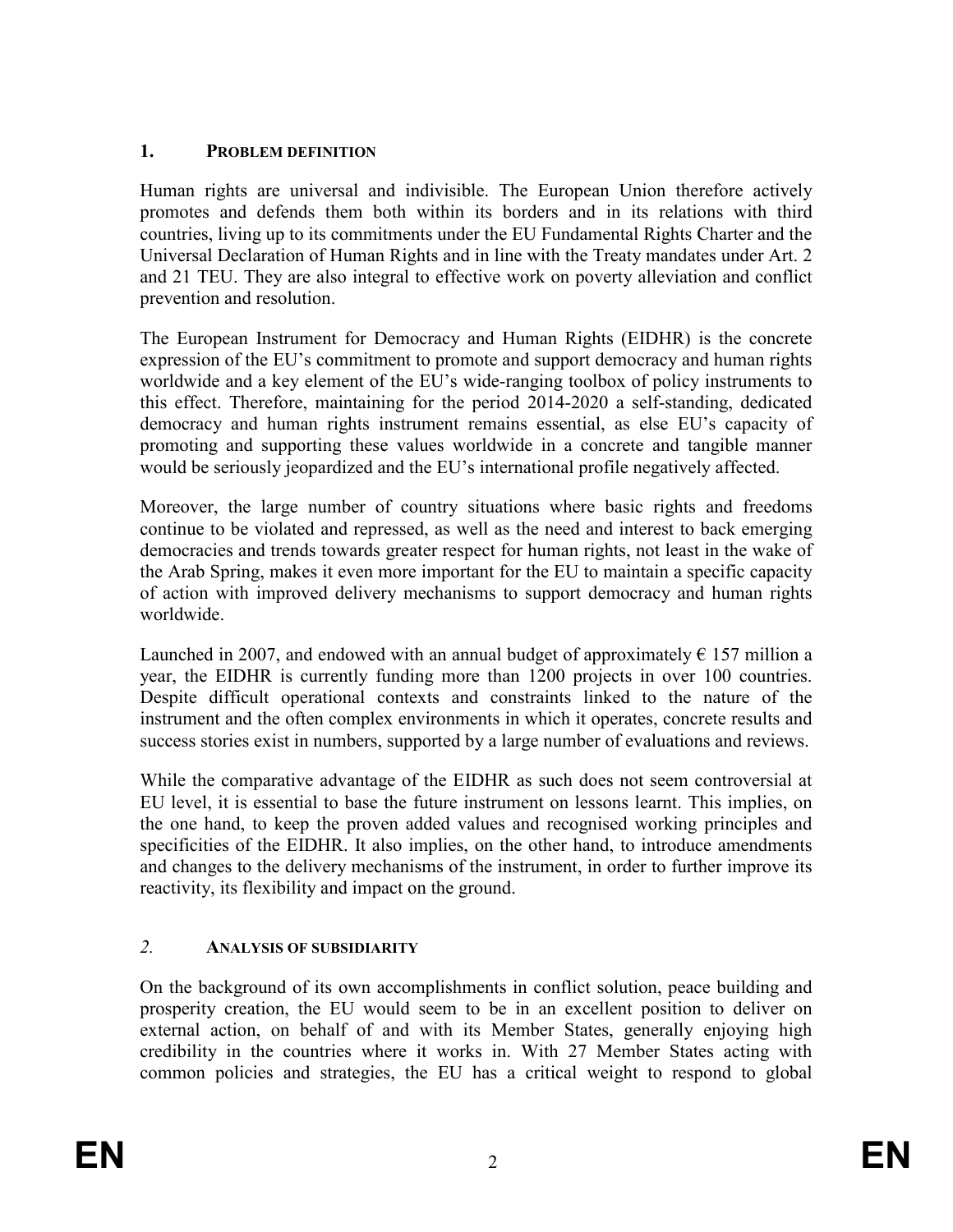challenges. The EU is well placed to take on the role of a global leader on behalf of its citizens, in particular in its support and promotion of democracy and human rights.

# **3. OBJECTIVES OF EU IITIATIVE**

The goal pursued by the EIDHR is to contribute to the development and consolidation of democracy and the rule of law and to promoting respect for fundamental freedoms and all human rights, within the overall framework of the EU's policy on development cooperation and economic, financial and technical cooperation with third countries and consistent with the EU's foreign policy and external action as a whole. This objective is to be maintained. It is deemed important to maintain the EIDHR's added values which lie in its complementarity: Its independence of action allows it to intervene in the most difficult country situations (worldwide) without consent of the host government, creating synergies and complementarity where geographical instruments could not act.

- It allows for unique actions not covered by other instruments, such as in cases of serious human rights violations or urgent protection need, thematic advocacy such as the fight against torture, death penalty or discrimination, election observation, support to the International Criminal Court (ICC), etc.
- While limited in financial scope, its flexible tools have worked very well and are essential (e.g. direct support to human rights defenders, direct small grants, working with informal partners, re-granting).
- A pragmatic combination of targeted projects and calls for proposals, management by both HQ and Delegations, global, regional and local actions, has allowed maintaining a largely comprehensive and coherent implementation involving all actors: civil society (main target) as well as international and regional organisations.

The revised Instrument should also address the following challenges identified in light of lessons learnt and its flexibility should be enhanced:

- Broadly defined objectives and strategies have caused some degree of fragmentation of approaches and lack of legibility of the Instrument, creating risks of duplication, difficulties in measuring its impact and a certain weakening of the complementarity; thus the need for making the Instrument more process oriented
- Limited budget considering the vast geographical and thematic scope with the result that qualitatively acceptable, yet unsatisfied requests represent 2-3 times more than the funding capacity allows to cover, proving a high relevant absorption capacity.
- Necessity to further increase the flexibility of the Instrument to enhance its reactivity in serious and urgent situations of human rights violations or threats,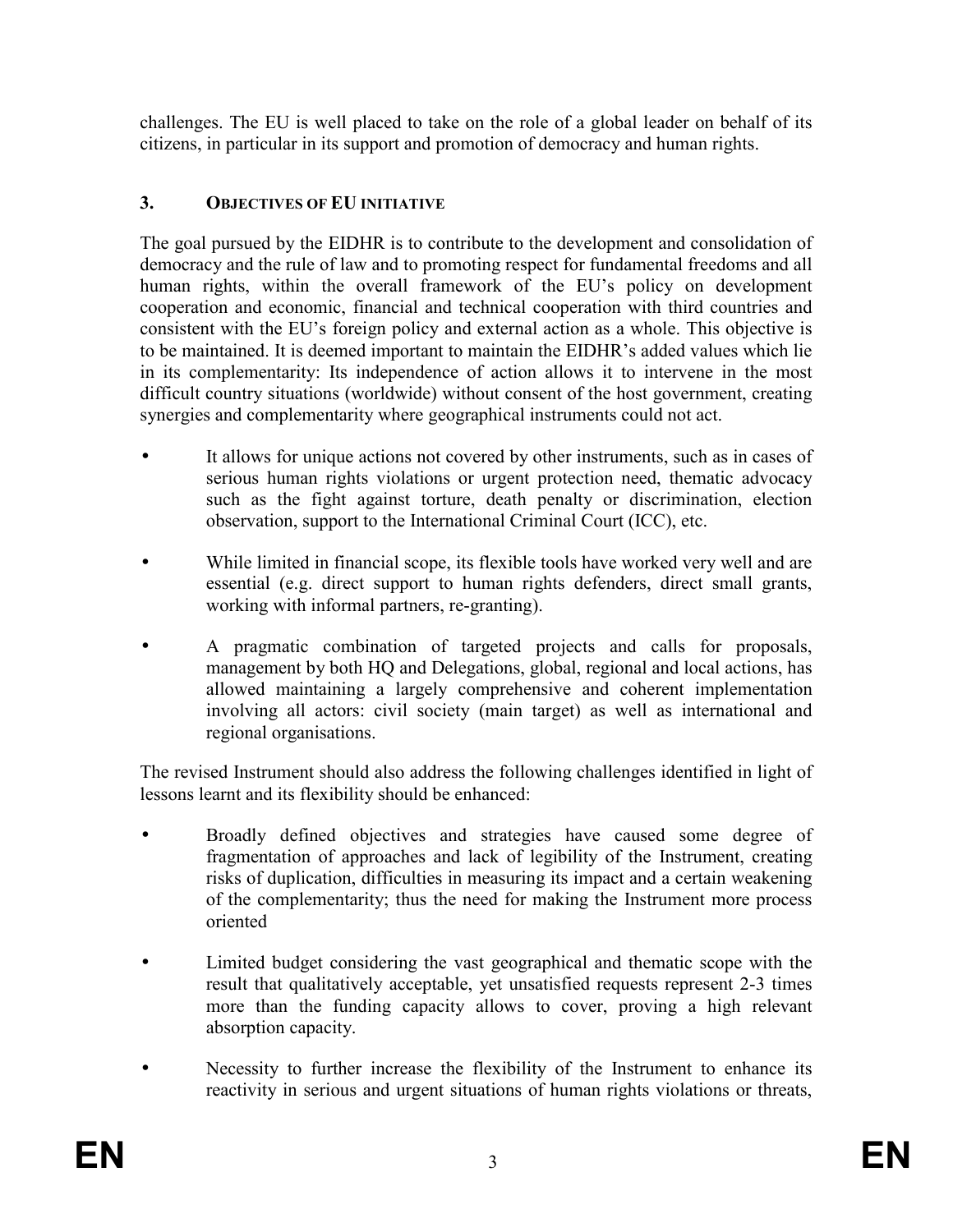applying a similar methodology for a limited part of the budget as used under the Instrument for Stability and the Humanitarian Aid and Civil Protection Regulations.

### **4. POLICY OPTIOS**

Discontinuing the EIDHR (option 0) as well as maintaining the EIDHR without any amendment (option 1) were the first options considered.

Option 2 would consist of building a better enabling regulation entailing the following five components:

- Establishing a process oriented tool focusing on four different windows: (i) thematic campaigns and addressing serious violations of rights as well as providing core support to key actors and related civic education, (ii) targeted support to the development of thriving civil societies, (iii) reinforced capacity for the EU to be able to react quickly to human rights urgencies and establishment of a comprehensive EU Human Rights Defender mechanism, (iv) strengthened and better integrated approach to democratic cycles through election observation and other types of support to democratic and electoral processes.
- Maintaining the insertion of EU Election Observation Missions (EOMs).
- Maintaining the exclusion of political parties.
- Further untying.
- Adding new flexibilities for most difficult countries/situations.

### **5. ASSESSMET OF IMPACTS**

Many stakeholders would view the option 0 (no regulation) as a renouncement by the EU of promoting its own core values and relevant international standards. It would certainly have a very negative impact in terms of the EU's image both at home and on the international scene. While the option 1 (no change) will allow for the existing economies of scale of a self-standing instrument, it will miss those resulting from the proposed rationalisation of the process and its improved rapidity through additional flexibility, which would be rendered possible under option 2 (enabling regulation). Indeed, a faster and more reactive mechanism can make a difference when saving the life of a victim is a question of days or even hours. Option 2 would also allow to better impact on the other policies and reduce transaction costs since the revised EIDHR would benefit from enhanced flexibility.